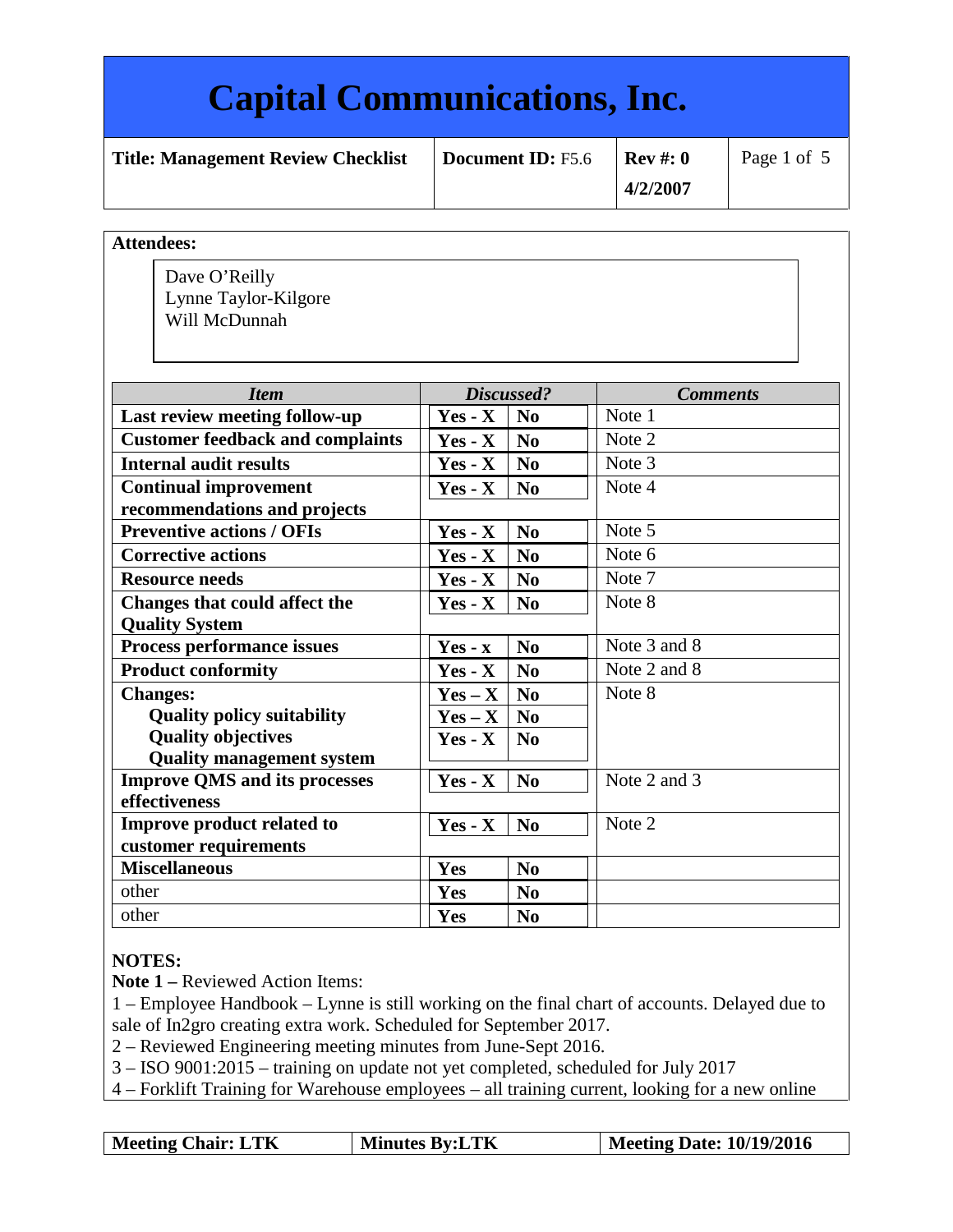| <b>Capital Communications, Inc.</b>       |                   |                         |             |
|-------------------------------------------|-------------------|-------------------------|-------------|
| <b>Title: Management Review Checklist</b> | Document ID: F5.6 | $Rev \#: 0$<br>4/2/2007 | Page 2 of 5 |

training program for new hires and refresher training

5 – LOM standardization – Dylan – no reports from Dylan on this. I believe he has decided it was unnecessary. We will close this action item at this meeting.

6 – New job description for GM/DOO – Dave is working on this, will extend to 3/2017

7 – Hiring more installers – Will has hired 3 new installers with experience to help with our workload.

8 – Trade in of rarely used vehicles – extending this until 2017 to see what our workload will be.

9 – Review installers levels – Done by Will, all updated and accurate

- 10 Review calibration records Dylan and Will reviewed, all accurate
- 11 Review Hold Tag Area Dylan completed
- 12 Review all warehouse and purchasing procedures Dylan completed
- 13 Correct back up procedure Dave/Steve completed
- 14 Update training matrix Lynne/Ian completed

**Note 2** – No entries in the problem report. No online customer feedback. We continue to solicit att and other customers for feedback.

Att scorecard results: using the period Jan 2016 to September 2016 for averages and Jan 2015 to September 2015 for trending.

**OTD Wireline** – 2016 – 100% (302 orders audited) 2015 – 100% (227 orders audited) Customer expected OTD is 100%, our internal objective is also 100%, and we are meeting both our customer and our internal goals.

**Audits with zero defects Wireline** – 2016 – 94%, 2015 – 92% Customer target is 99%. Our percentages have improved from our last meeting and continue to go up. We are still working with QA and OPS to develop a system to maintain a defect free job and improve the scores to our customer requirements. Our internal target is 99% defect free. We show 1 defect in Feb 2016,1 defect in Mar 2016, 3 defects in June 2016, 2 defects in July 2016, 4 defects in August 2016 and 1 defect in September 2016. Labeling still is our most common heavy hitter for defects.

**Conforming Audits Wireline** – 2016 – 99%, 2015 – 100%. Customer target is 99%; our internal goal is 100%. We have exceeded our customer goals for 2015 and will continue to monitor this area to stay at this level.

**Overall Performance Wireline** – 2016 – 103%, 2015 – 104% Customer target is 95% for 2015 and 96% for 2016, Our internal goal is 100% so we are exceeding the targets in both areas. Customer has increased their objective score from 95% to 96% in 2016.

| <b>Meeting Chair: LTK</b> | <b>Minutes By:LTK</b> | Meeting Date: 10/19/2016 |
|---------------------------|-----------------------|--------------------------|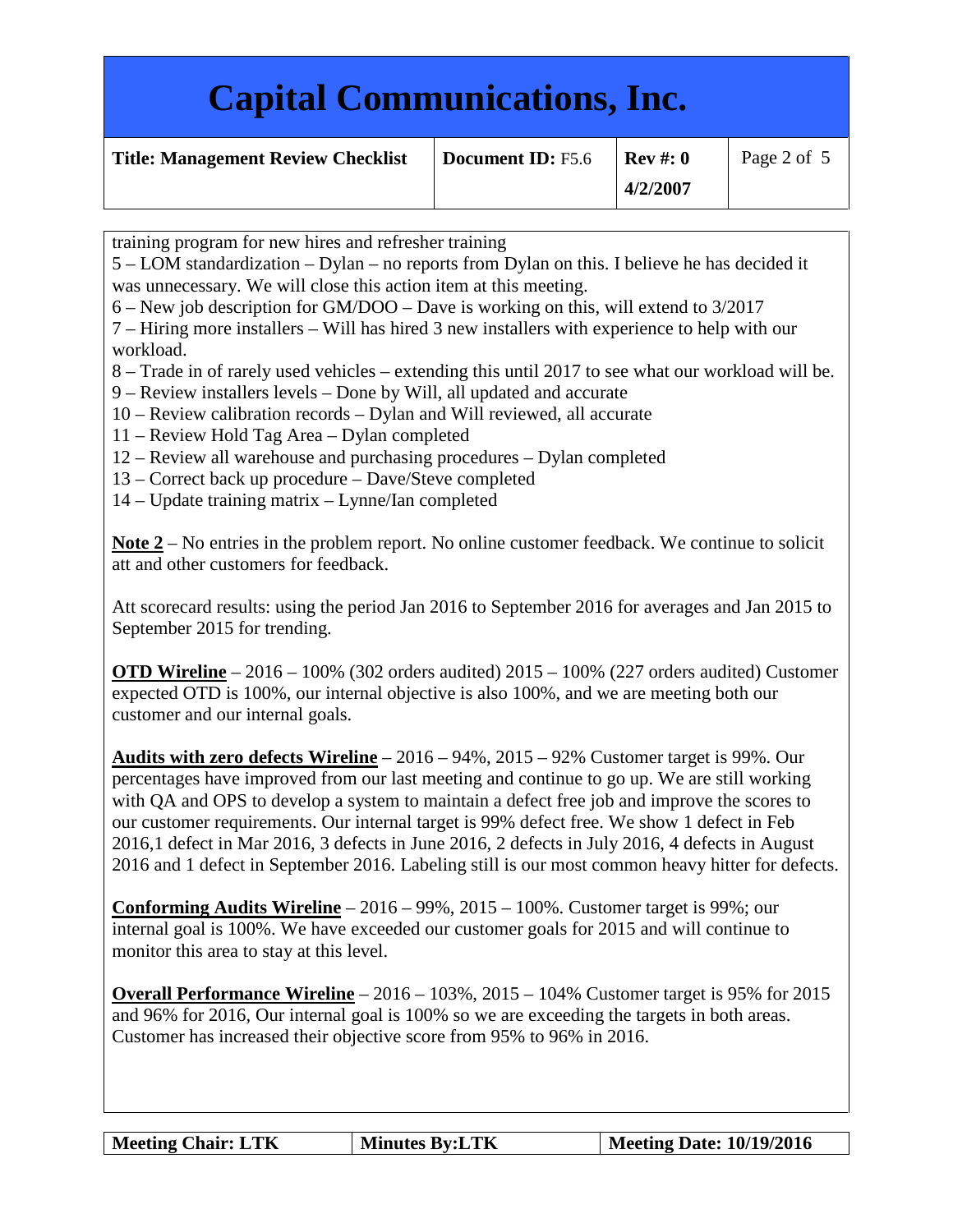| <b>Capital Communications, Inc.</b>       |                          |                         |             |
|-------------------------------------------|--------------------------|-------------------------|-------------|
| <b>Title: Management Review Checklist</b> | <b>Document ID: F5.6</b> | $Rev \#: 0$<br>4/2/2007 | Page 3 of 5 |

Final review of OFI #26 – Sending customer feedback surveys directly to our customer. Engineering feels it still will not make a difference in the amount of feedback we get. We will leave the survey on the Web App as is. Closed OFI #26.

## **Note 3 – Internal Audits:**

Bob Clancy from Bizphyx completed our internal audits for all areas on September  $14<sup>th</sup>$  and  $15<sup>th</sup>$ 2016. We realized we did not receive Bob's report from 2015 where he indicated 4 minor nonconformances. The audits from 2016 produced 2 minor non-conformances. We will be working to address all of these with corrective actions before our next audit. Bob is aware of the oversight from 2015 and has given us extra time.

We reviewed the Observations from Denise Martel during our July 2016 audit. Lynne will be reviewing all the controlled forms and documents to ensure the match. Will is looking into whether or not torque wrenches need to be considered for calibration.

**Note 4 - PDR** results were reviewed for the period March 2016 to July 2016. All areas measured are best in class. Our SQ was 0 for every month except April. Continuing our quest to exceed our customer expectations and deliver jobs at zero defects.

## **TL Alerts Reviewed:**

16-005A – regrading DSR Advisories - this alert is regarding the submission of problem reporting with the monthly Metric Data. Several new conditions were added to ensure accuracy. We still maintain our problem reporting system and per the standard if a customer calls with any issues we log it.

16-006A – Announcing the release of a new revision R6.2 for TL 9000 Certification Bodies. – does not pertain to us.

16-007A – Clarifying the rules for implementation of the TL 9000:2016(R6) requirements Handbook. – Confirms we have until 9/15/2018 for the conversion – Lynne still in training. 16-008A – Announcing the new check applied to TL 9000 Metric Submissions – validating the format in which data is submitted for several integers, some of which apply to us. We are in conformance.

#### **TL Advisories:**

5-2016 – None

6-2016 – None

7-2016 - #4 – NPR Increased > 25% from previous month – reviewed – increase in work up 70 to 106.  $\#10 - SO$  Increased  $> 120\%$  - highest value reported over the previous 11 months.  $-$ Reviewed – increase in our internal audits due to increase in work overall. 8-2016 – None

| <b>Meeting Chair: LTK</b> | <b>Minutes By:LTK</b> | Meeting Date: 10/19/2016 |
|---------------------------|-----------------------|--------------------------|
|---------------------------|-----------------------|--------------------------|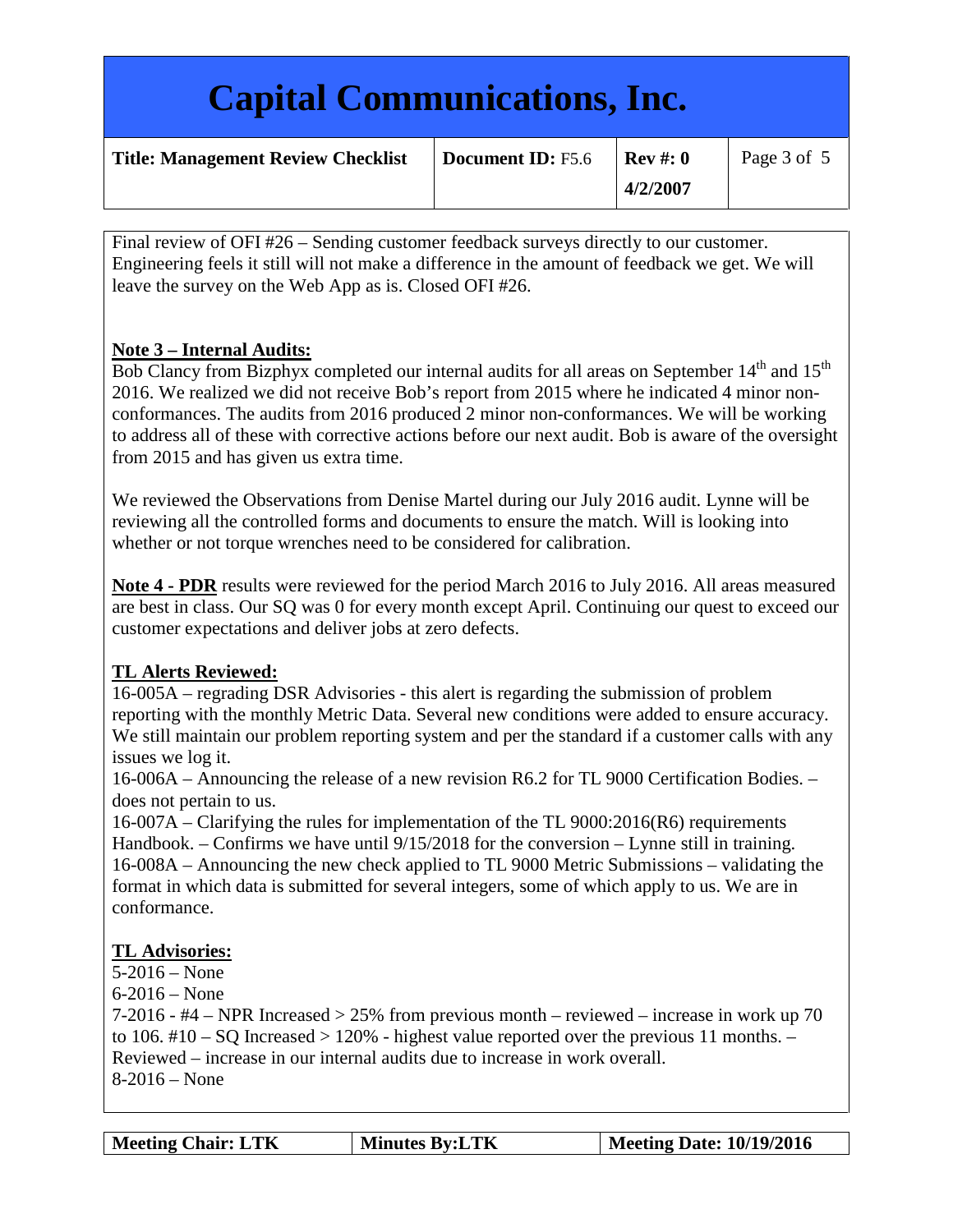# **Capital Communications, Inc.**

| <b>Title: Management Review Checklist</b> |  |  |  |
|-------------------------------------------|--|--|--|
|-------------------------------------------|--|--|--|

**Document ID:**  $F5.6$  **Rev** #: 0

# **Note 5 – OFI's**

Closed OFI #26 – Customer Feedback and declined the suggestion

Review OFI #27 – Defining warehouse positions – suggestion due to the increase in outbound UPS materials since the RIP Kits have started. Defining the responsibilities and managing the workload better so all RIP activities do not fall on one person. Will thinks the RIP kit activity will soon be declining so we are going to hold off on making any job description changes until we can determine if the RIP kits will continue to be so aggressive.

## **Note 6 – CAR's**

After reviewing our 2016 Internal Audits with Bob Clancy, we determined we had never received his report form 2015. He has given us extra time to complete the 2015 CAR's and the current ones from the 2016 IA. Will and Lynne will be reviewing these and submitting Corrective Actions to Bob for review and closure during our 2017 IA.

## **Note 7 – Resource Issues**

Resources are always a concern with this industry. Without the proper forecasting from our customers it's difficult to anticipate what we will need vs what we currently have so as not to deplete our profits and waste money. Remaining resource issues from our previous meeting on 5-26-2016 include:

- $\triangleright$  New shirts for in house and field employees still on hold due to cash flow
- $\triangleright$  Idle vehicles to trade in or sell still waiting to see how the business continues this quarter.

Resource issues that have been implemented since our last meeting:

- $\triangleright$  Supervision for the Engineering Department Will McDunnah was promoted to General Manager and will oversee the Engineers.
- $\triangleright$  GR area workload increase repositioned installers on the west side to help in the warehouse.
- Plymouth area work increase more installers hired

New resource items include getting the new employees trained and ready to handle the work if we get busy.

Forklift training to expire in the summer of 2017 – Lynne to obtain new training program.

Our LSO (att required) training is now reviewed monthly by att. All dates and training are maintained by Lynne. All training is current.